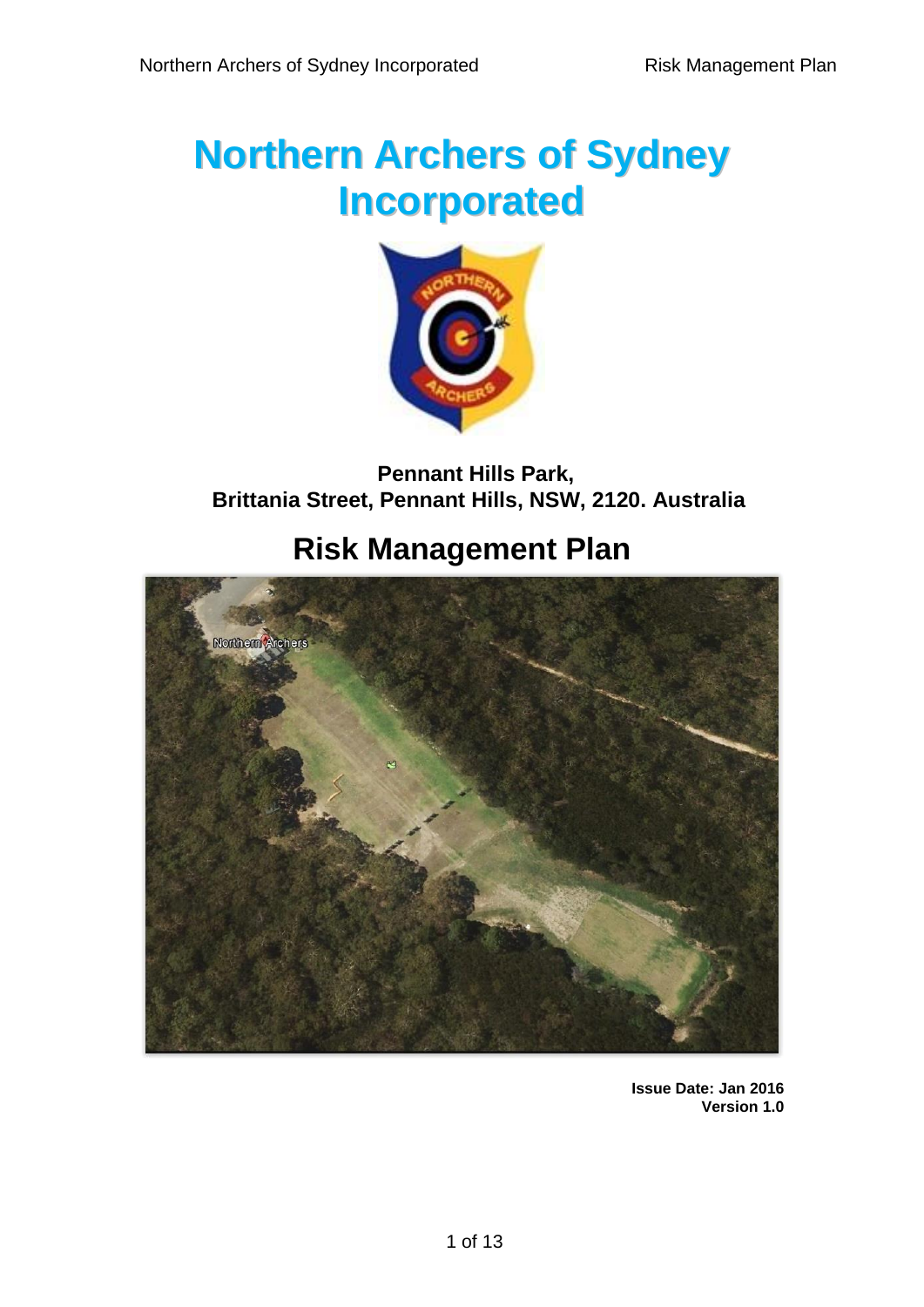#### **INTRODUCTION**

#### **Philosophy**

Northern Archers of Sydney Inc. is mindful of the risks associated with conducting archery activities and events at Club and State level. In an effort to minimize these risks, Northern Archers of Sydney Inc. has developed a risk management plan, which will provide a safer sporting environment and experience for club archers and the general public.

#### **Duty of Care**

Northern Archers of Sydney Inc., Club officials and members owe a duty of care to participants and spectators in archery events and activities where there is a reasonably foreseeable risk of harm or injury to participants and spectators as a result of their actions. In exercising this duty of care, the law requires officials to take reasonable steps to reduce the likelihood of injury to participants and spectators as a result of those risks, which are foreseeable.

This is the rationale underpinning the Risk Management Plan of Northern Archers of Sydney Inc. – in this case, the process of identifying risks involved in activities such as casual/social shooting, practice, and the conducting archery competitions and activities, and then adopting strategies and actions designed to reduce these risks wherever possible.

#### **Objectives**

- To reduce the incidents of injury to range users, participants, officials, spectators and other persons associated with the use of the range in the archery activities mentioned above.
- To provide a fun, healthy and safe sporting environment for individuals to participate and enjoy the sport of archery.
- To minimize potential club liability as a result of poorly managed range usage during the activities mentioned above.

#### **The Australian Standard**

The Risk Management methodology adapted by Northern Archers of Sydney Inc. was developed by Archery Australia (A.A), the governing body of archery in Australia, to which Northern Archers of Sydney Inc. is affiliated. The Archery Australia "Risk Management Resource for Clubs" policy Nov 2013 Version 2 is used here and has been adopted based on Australian and International Standard on Risk Management AS/NZS ISO 31000:2009.

This Risk Management methodology seeks to simplify the steps set out in the Australian Standard, and includes the following stages:

- Risk Identification
- Risk Analysis
- Risk Treatment (action plan)
- Monitoring and Review
- Communication

#### **Scope of this Document**

This document contains the output of Risk Identification and Risk Assessment stages, and details the proposed Risk Management Plan.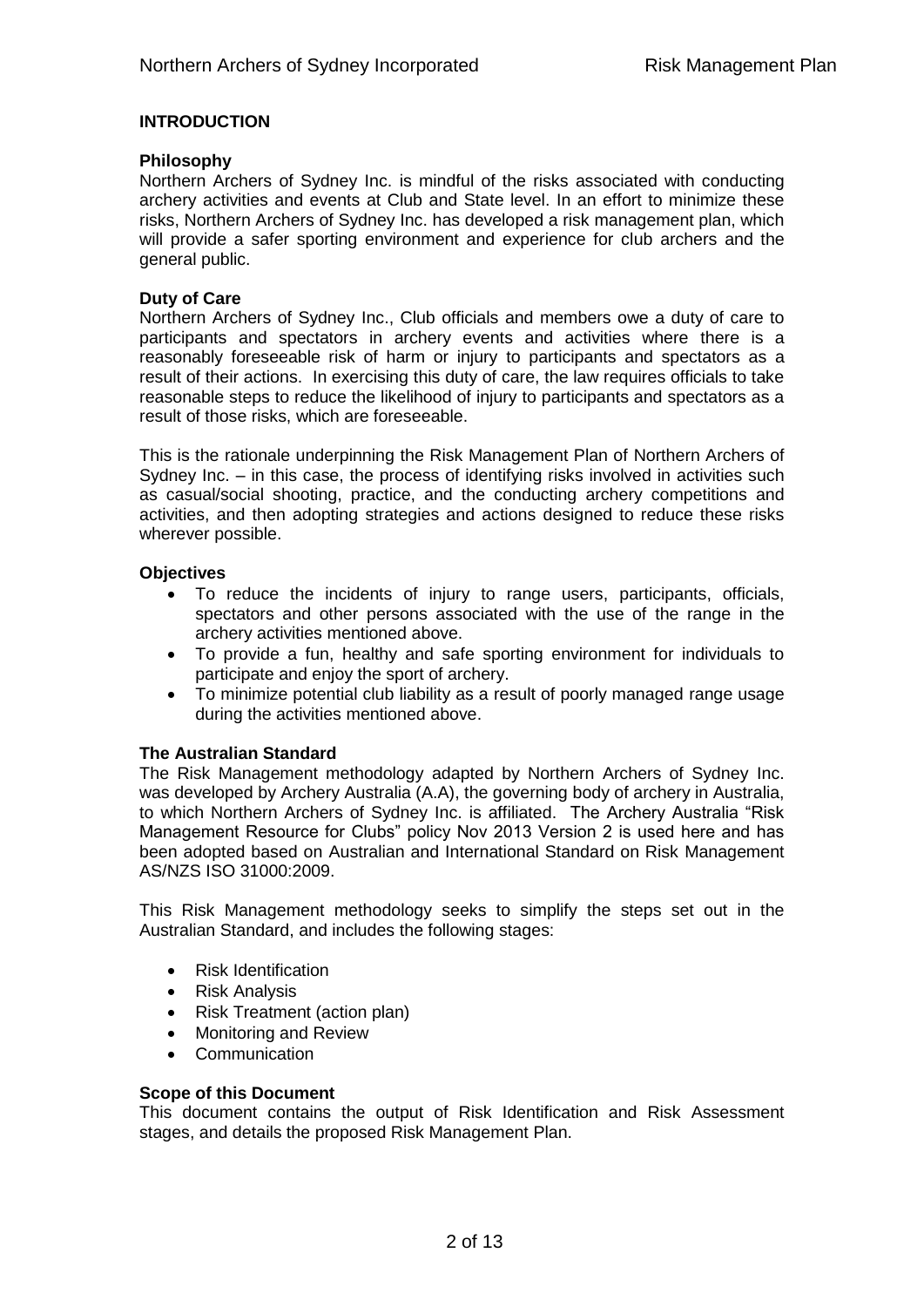#### **Northern Archers of Sydney Inc.**

Northern Archers was formed in 1953 and has been active in its present location since 1962. The range is one of the best available in NSW and includes d is a b ility access and facilities. The range has been continually improved by members over the years. It is one of the few archery clubs where shooting access is available to members seven days a week.

Northern Archers of Sydney Inc. is an affiliated club of Archery Australia and Archery NSW, and is also one of the largest archery clubs in NSW.

Northern Archers of Sydney Inc. has its club house and a target range located at Pennant Hills Park, Britannia Street Pennant Hills. Northern Archers of Sydney Inc. has competition archers both past and present that have achieved much over the years, including many State and National champions, and Olympians.

#### **RISK IDENTIFICATION**

Northern Archers Inc. conducted a Risk Assessment of the site. The risks identified along with historical risks associated with the sport of archery are detailed in appendix A.

The risks are grouped into four risk categories:

- **Pre and Post Event/Activities**. Risks associated with the setting up and pulling down of the field and preparation activities of the event.
- **Adjacent Environment.** Risks associated with the nearby environment including areas where archers and members of the general public will traverse or use.
- **Physical Environment.** Risks associated with the immediate field where the archery activity will take place.
- **Personnel.** Risks associated with archers, officials, club members, parents, and spectators who may be involved in club archery activities.

#### **Field Location**

The area for Target Range activity is located on eastern end of the access road within Pennant Hills Park. See Figure 1.

The area is a flat grassy field, rectangular in shape, facing south east, and approximately 300m x 90m in size. The field is bounded on the northern and southern sides by thick native vegetation. The Northern Archers Inc. club house and 2 of its storage containers are located at north-western end of the range. The  $3<sup>rd</sup>$ storage container is located on the South east edge of the range. Beyond the line of target butts is the Clout pitch.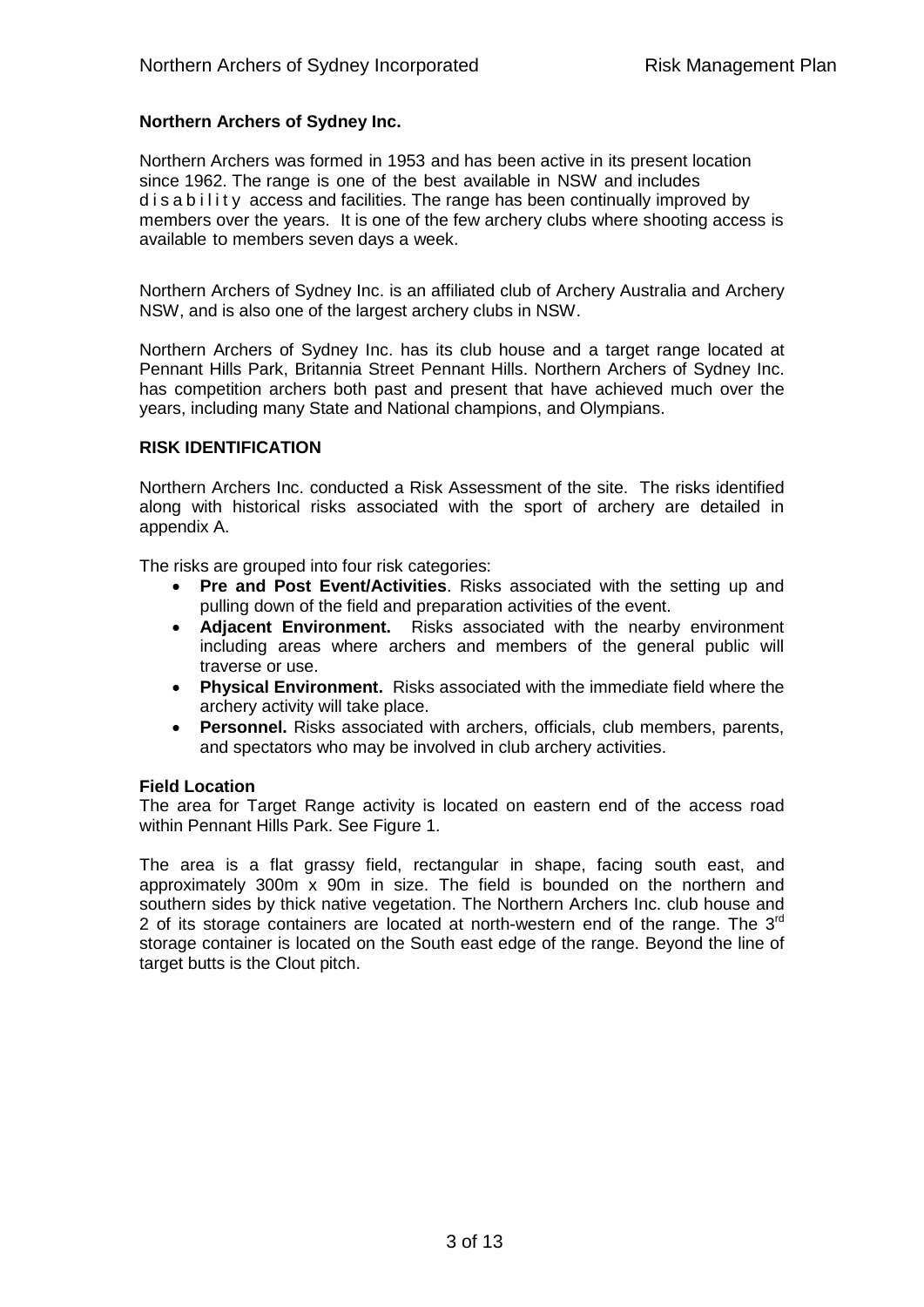

Figure 1. Target Range Location

There is one vehicle access point to the field: Parking is provided in the Cul de sac at the end of the access road adjacent to the clubhouse. The access point for emergency and council vehicles to enter the field is also adjacent to the clubhouse and is signposted.

Organised sporting activities such as junior football training in conjunction with Pennant Hills Football Club may be conducted in the future. The risk assessment plan will be re-evaluated in the event this. It is envisaged that afternoon/evening and night training under lights (when installed) will take place from Tuesday to Thursdays from 6.00pm to 9.00pm. The field is well turfed and well drained due to recent renovations. Better drainage and irrigation plans are being considered by Council for when football may be given access.

#### **RISK ANALYSIS**

Having identified the risks involved in archery activities we need to assess them in terms of likelihood to occur and seriousness of consequences arising from the occurrence.

The likelihood is related to the potential for a risk to occur. How often could the risk eventuate? Is there a history at the Club for this risk?

|          | Likelihood                       |
|----------|----------------------------------|
| Likely   | Will occur at each archery event |
| Possible | Could occur once annually        |
| Unlikely | Could occur once in 10 years     |
| Remote   | Could occur once in 100 years    |

Table 1: Likelihood scale rating

Consequence of a risk refers to the amount of loss or damage which may result from the risks occurrence. It is the consequence of an injury to someone, financial loss, a loss of reputation etc.?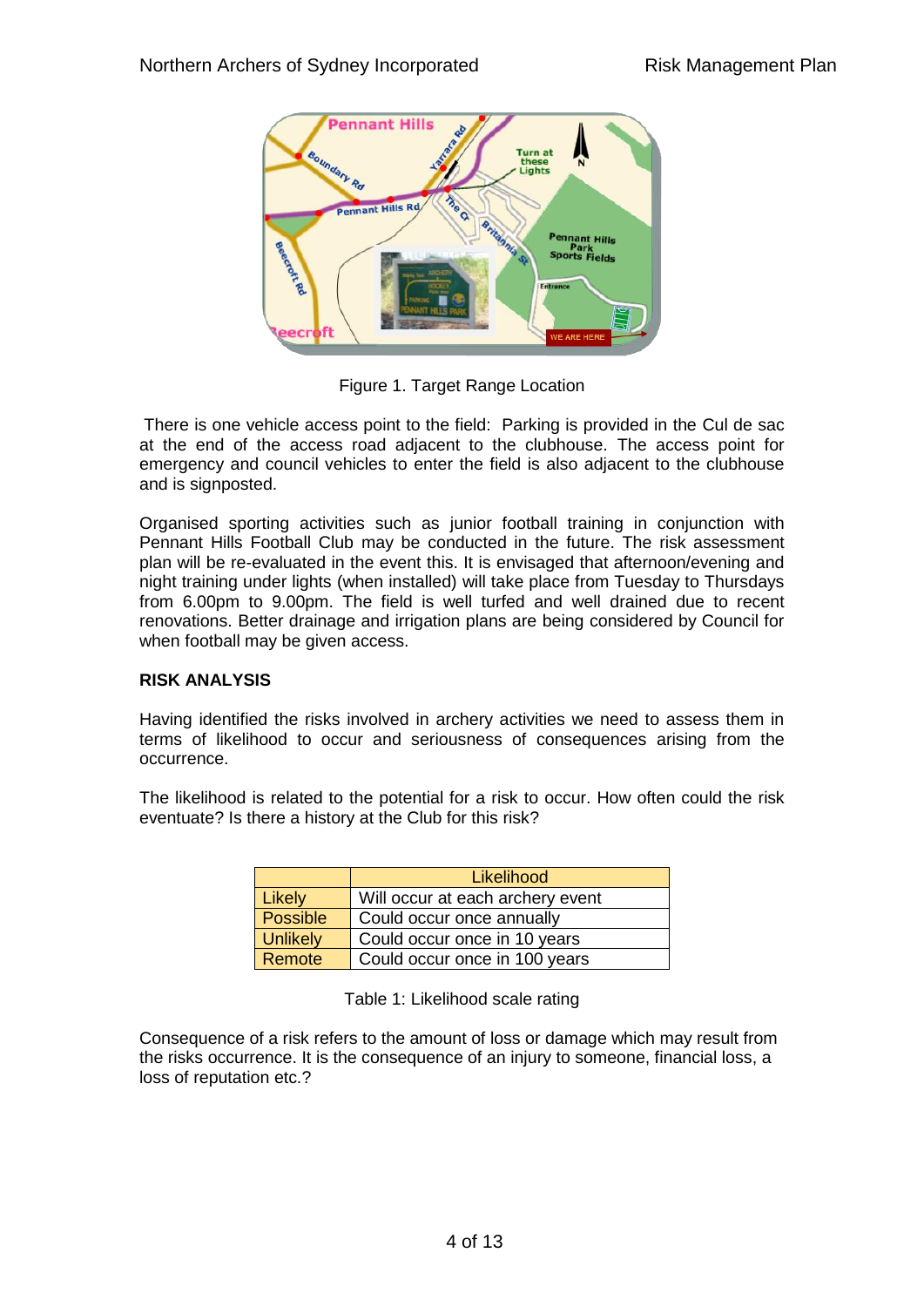|                | <b>Consequences</b>                                                                     |  |  |  |  |
|----------------|-----------------------------------------------------------------------------------------|--|--|--|--|
| <b>Extreme</b> | Death or serious injury requiring significant rehabilitation or<br>permanent disability |  |  |  |  |
|                | Financial loss in excess of \$100,000<br>$\bullet$                                      |  |  |  |  |
|                | Loss of reputation                                                                      |  |  |  |  |
| <b>Serious</b> | Serious injury requiring rehabilitation                                                 |  |  |  |  |
|                | Financial loss in excess of \$50,000                                                    |  |  |  |  |
|                | Legal prosecution<br>٠                                                                  |  |  |  |  |
| High           | Injury requiring time off work                                                          |  |  |  |  |
|                | Financial loss in excess of \$5,000                                                     |  |  |  |  |
|                | Loss of reputation to Club                                                              |  |  |  |  |
| Low            | Injury requiring on-site First Aid                                                      |  |  |  |  |
|                | Financial loss less than \$5,000                                                        |  |  |  |  |
|                | Negative story on Club in media                                                         |  |  |  |  |

#### Table 2: Consequence Scale

Having identified risks they are then rated according to the following risk matrix table:

|            |                 | Consequences                                     |                |              |              |
|------------|-----------------|--------------------------------------------------|----------------|--------------|--------------|
|            |                 | <b>Extreme</b>                                   | <b>Serious</b> | High         | Low          |
|            | Likely          | <b>RED</b>                                       | <b>RED</b>     | <b>AMBER</b> | <b>AMBER</b> |
| Likelihood | <b>Possible</b> | <b>RED</b>                                       | <b>RED</b>     | <b>AMBER</b> | <b>GREEN</b> |
|            | <b>Unlikely</b> | <b>AMBER</b>                                     | <b>AMBER</b>   | <b>GREEN</b> | <b>GREEN</b> |
|            | Remote          | <b>AMBER</b>                                     | <b>AMBER</b>   | <b>GREEN</b> | <b>GREEN</b> |
|            |                 |                                                  |                |              |              |
|            | <b>Red</b>      | Immediate action required                        |                |              |              |
|            | Amber           | Action required within 6 months                  |                |              |              |
|            | Green           | No action required, monitor and communicate risk |                |              |              |

Figure 2. Risk Matrix.

#### **RISK MANAGEMENT ACTION PLAN**

While the sport of archery may at first glance appear to be an inherently dangerous sport, the safety record of the sport is excellent. This is largely due to careful planning, training and the implementation of specific safety measures. The specific safety measures to be implemented, in addition to the generic safety measures already in place to address the identified risk associated with target archery activities at the Northern Archers of Sydney Archery Range are detailed here.

#### **1. Attendance Book**

All club members and visitors, which are archers, coaches and officials will be required to sign the attendance book prior to shooting. All temporary members, that is, those members of the public attending Club run beginners courses and "Come and Try" events must sign in also on the Archery Australia group sign in sheets. Only Northern Archers of Sydney Inc. members, associate members and official visitors of Northern Archers of Sydney Inc. are permitted to shoot.

Only archers, coaches and officials will be permitted onto the Field of Play and only after the explicit direction of the DOS or Committee member of the Club. All other parents, spectators and general public will be restricted to the areas outside the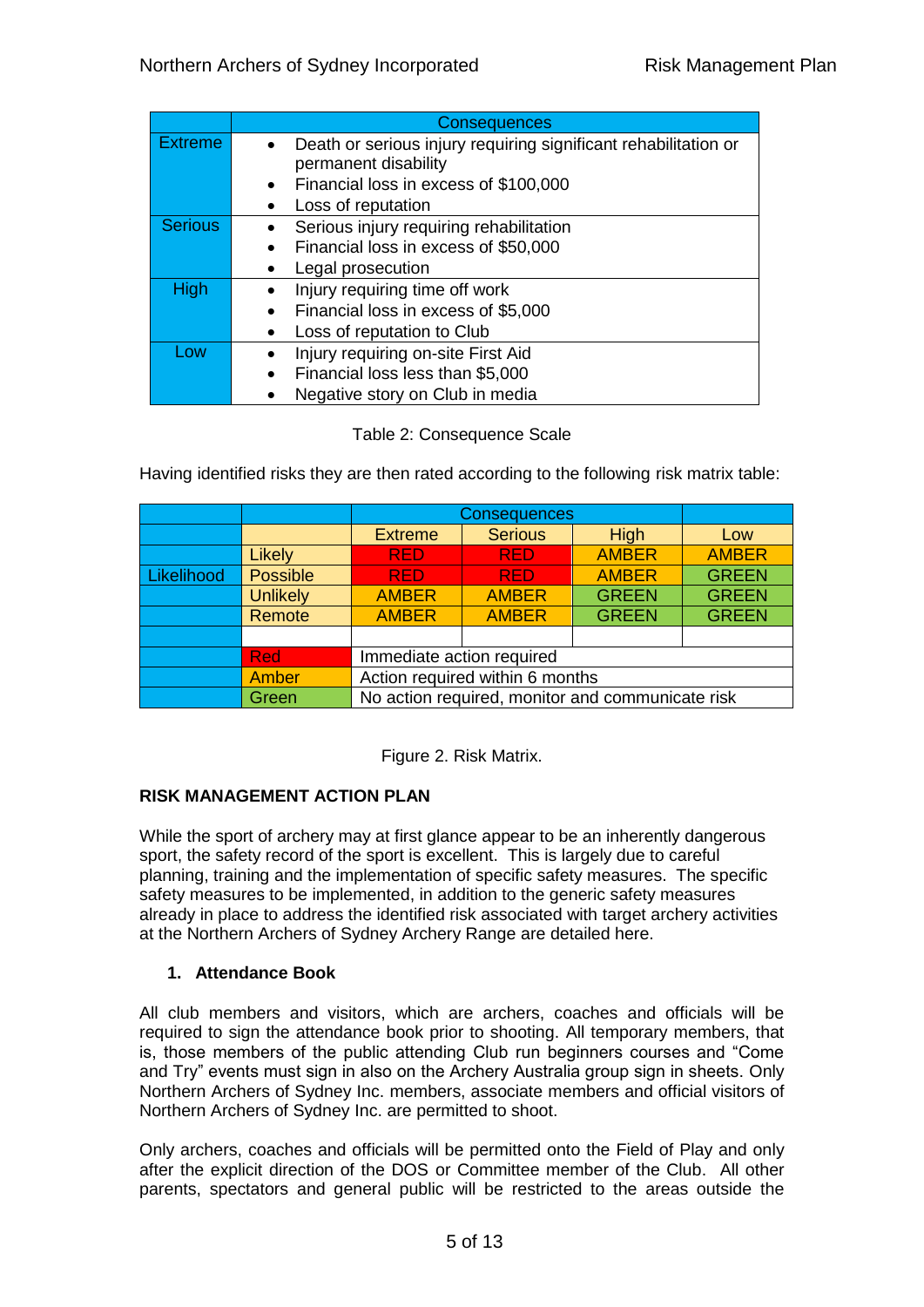caution signs and barrier fencing. Animals are to be kept on leads at all times. Parents must act responsibly in relation to behaviour of small children.

#### **2. Field Layout**

Northern Archers Target and Clout range is configured with 16 permanent target butts on the south eastern end of the range with a safety mound 5m behind to catch arrows that have missed the target butts. The elevated clout pitch behind will be able to have at least 2 or 3 clout rings setup for shooting on those occasions when Clout events are being shot. Northern Archers generally operates off the staggered shooting line principle for practice and social shooting. A common shooting line is used were possible for organised competitions. The staggered shooting line requires the use of additional safety zones between archers shooting different distances. For inter- club events, a common shooting line is used. This avoids the need for additional safety zones between archers shooting different distances. Temporary target butts are set up to cater for those archers that are required to shoot shorter distances.

The 6 practice butts located on the southern western boundary closer to the club house are primarily for Beginners classes, Come and Try events and short distance practice. Use of any vacant butts whilst classes etc. are on is at the discretion of the supervising Coach. However all archers using the area must conform to shooting instructions of that supervising coach. The safety curtain must be used during classes to prevent overshoots/missed shots from entering the bushland behind and assist in preventing lost arrows. The safety curtain is intended to stop arrows from the low poundage beginners' equipment only.

The range is setup with safety signage attached to the perimeter fence and a shooting flag to indicate that Archery is in progress and that entry to the range is restricted.

#### **3. Permanent and Temporary Barriers and Safety Signage**

A fence in front of the Club house with one access point outlines the boundary of the target range. Controls will be setup by Northern Archers Inc. at the south western end of the field as shown in Figure 3, to stop general public from wandering onto the Field of Play and potentially into the Safety Exclusion Zone behind the beginner targets.

In addition to the barrier fencing, safety signs stating "*Caution Archery*" have been installed on the fencing.

#### **4. Field Arrangements**

The field is in good condition for use as a target range being flat and facing a south easterly direction. The only areas that really play any active role in the activity are: the shooting line where archers stand, shooting lanes for each target and the targets themselves where arrows land.

The *shooting line* for general use (practice and social archery) will be staggered and for Club League and Inter-Club events will have one shooting line. This is also at the discretion of the Director of Shooting. In non - competition mode the range will allow sufficient room for up to approximately 50-60 archers at various distances. Short distances are to be shot from the right-hand side of the range (target 16), moving to the left as shooting distances increases (target 1). Classes in the Beginners area and their equipment should be able to accommodate up to 24 archers maximum (4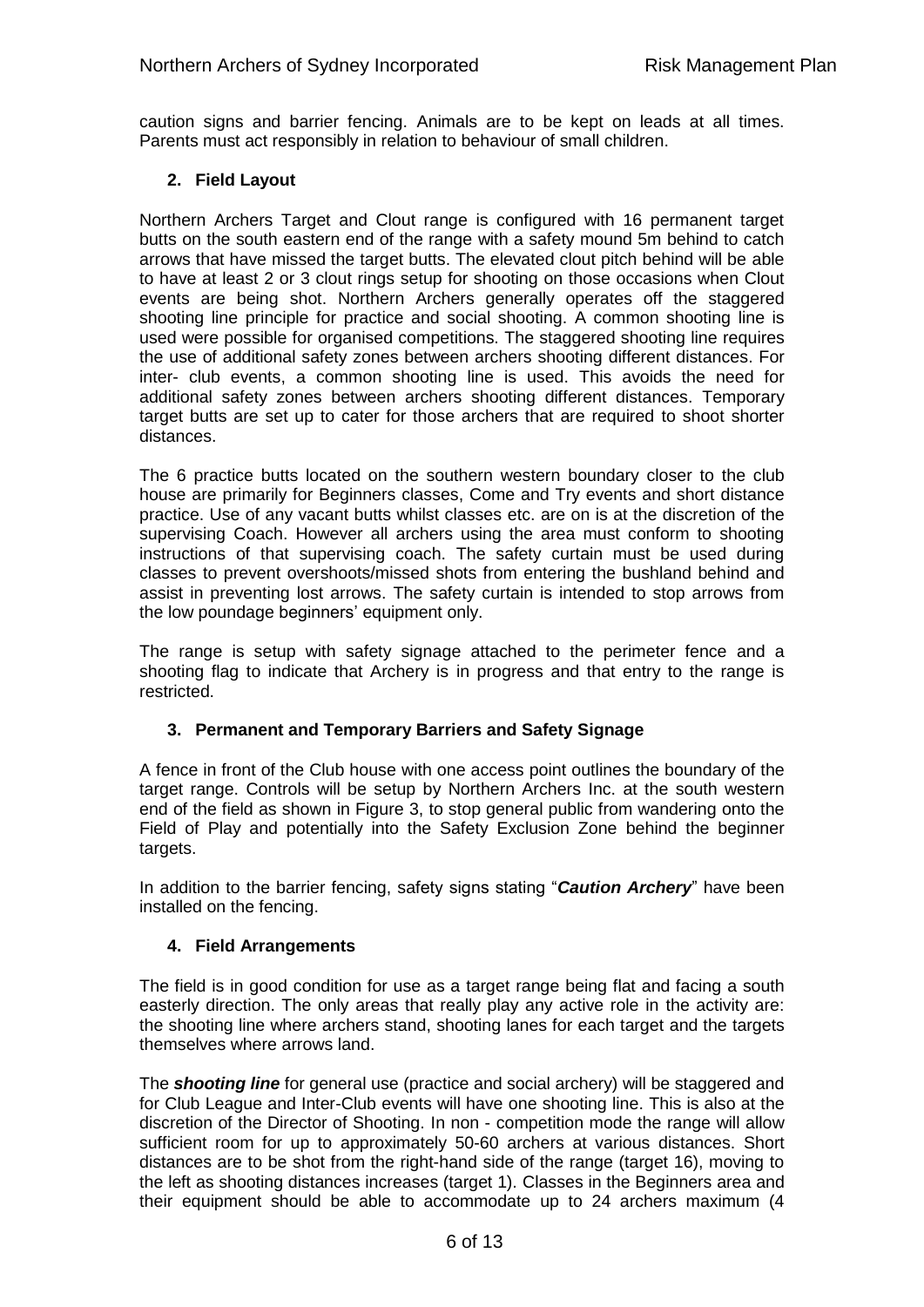archers per target). Shooting at either 10m or 20m distances only. This area is usually clear and mowed (by the Club and/or Hornsby Council) for the comfort of the archers and their equipment. Lines are marked on the ground occasionally indicating distances in concert with distance signage.



Figure 3. Range layout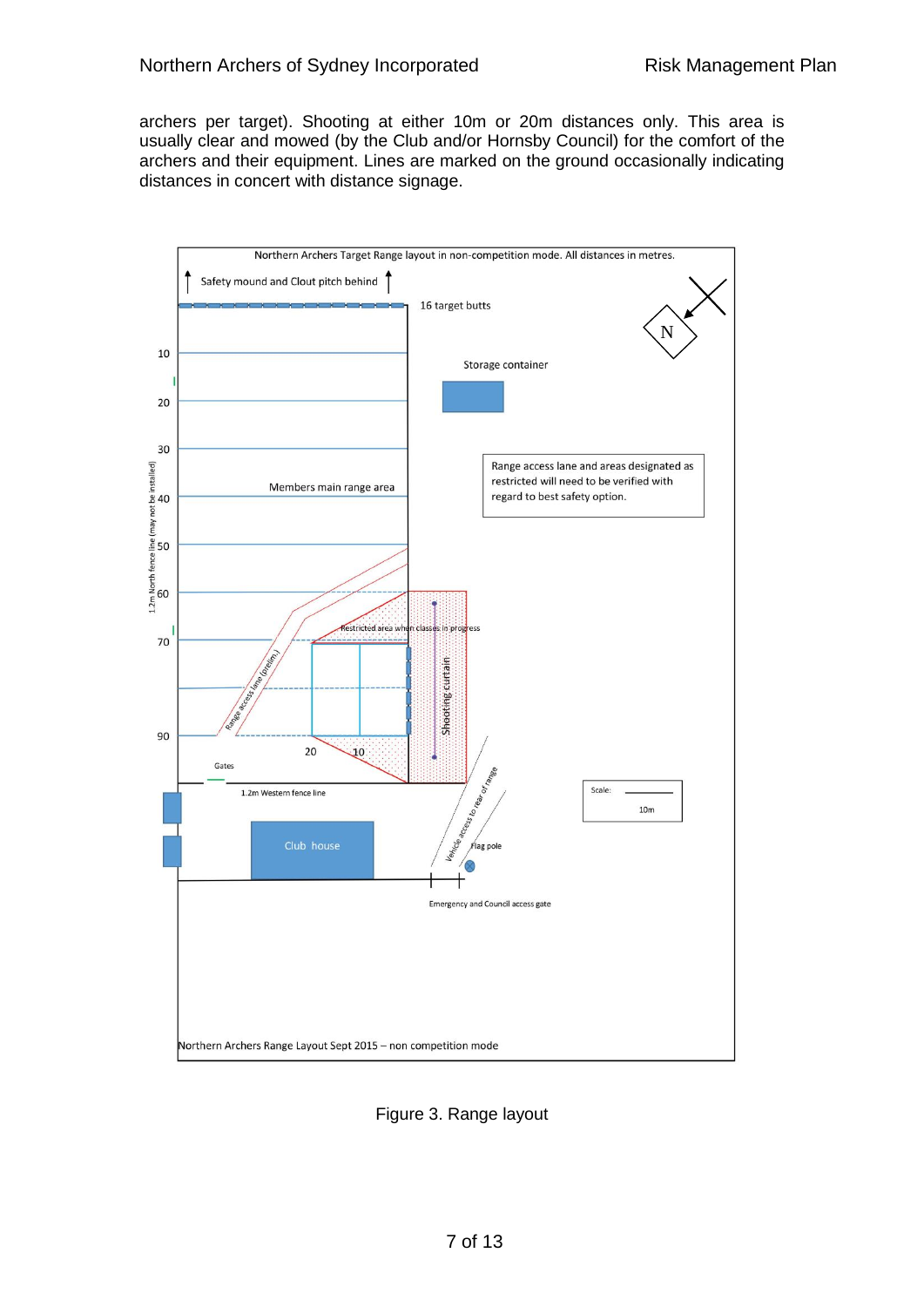#### **5. Control of Shooting**

Under controlled shooting conditions, i.e. Club leagues, Inter-Club events, Beginners classes and Falcons events, control of shooting is organised by the Director of Shooting (DOS), Instructor, coach or their delegate who may be located near the shooting line to have a clear view of the Field of Play and the access points to the field.

Under social or practice conditions (uncontrolled), control of shooting is left to individual members who must abide by the Clubs Main Range Shooting Policy, especially as it relates to distances being shot, numbers of archers on the range and safety zones for different distances.

The DOS will use the following whistle blasts to control the shooting:

- **One (1) Blast :** Come to shooting line, prepare to shoot and commence shooting.
- **Two (2) Blasts:** Stop shooting, score & retrieve arrows.
- **Multiple Blasts:** Danger, stop shooting immediately.

Shooting will not commence until the Field of Play is clear. Shooting must cease if the Field of Play is not clear or if so directed by the DOS. Officials will be courteous at all time to members of the public when directing them from the Field of Play.

#### **6. First Aid Officer**

The club will endeavour to have at least one member trained in basic first aid and will be designated as the first aid officer and will be present at major events. The first aid officer shall have a well-stocked first aid kit.

#### **7. Archer Safety**

New archers cannot shoot on the Range unless they have completed the Northern Archers of Sydney Inc. Beginner's course or are supervised by a Club official. New Club members with archery experience must demonstrate to club officials that they are competent and understand Northern Archers Safety policies and procedures.

All archers are to be suitably attired. This includes a hat, closed shoes and close fitting clothes. Sandals or open toed shoes are not permitted while shooting on the Field of Play. Sun lotion should be applied before shooting and re-applied at regular intervals if shooting for long periods in the sun.

Archers are advised to stay hydrated on during warmer months and may need to provide sufficient drinking water for their own use if the Club house is not open. Toilet facilities, tea, coffee, and cold drinks are available in the Club house for a small fee.

Alcohol and prohibited drugs (refer to AA anti-doping policy) must not be consumed by anyone prior to or while shooting. No person may shoot while under the influence of alcohol or prohibited drugs. Smoking is not permitted within the Field of Play or the Club house.

Headphones or ear coverings must not be worn while shooting on the Field of Play, as this may prevent an archer hearing any warning signals.

Archers should take care when approaching the targets and be mindful of arrows lodged in the ground.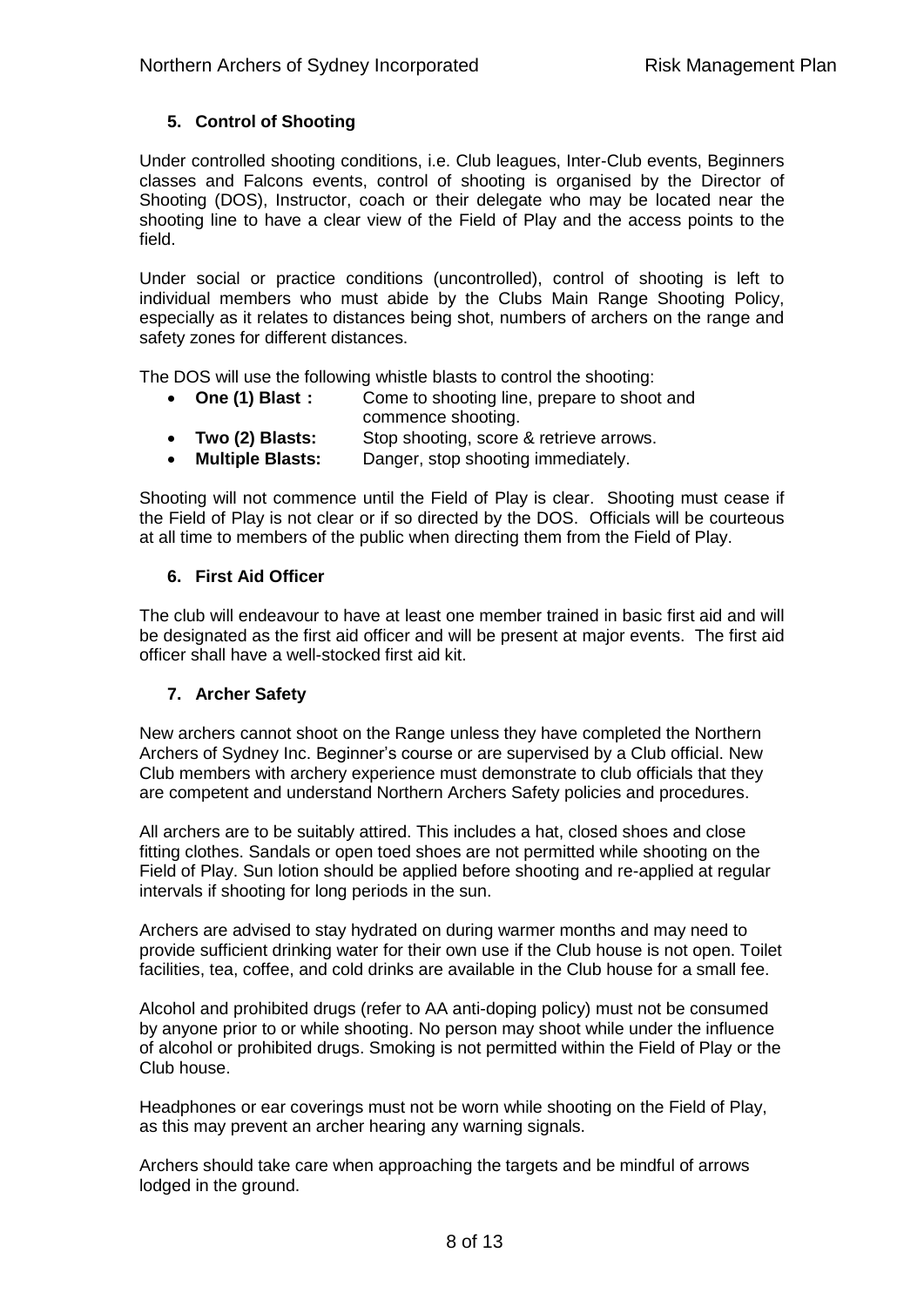#### **8. Bushfire Safety**

Northern Archers of Sydney Inc. has two bushfire management plans on display in the club house. Please familiarise yourself with them. Both have been prepared according to a draft received from Hornsby Council and have been submitted to Council as part of our lease / licence conditions for the site.

#### **9. Initial Sight Settings**

Once an archer has a sight setting for a particular distance the arrows will land very close to the target area. Archers without initial sight settings will be required to shoot at the shorter distances to ensure that any arrows that overshoot are within the safety exclusion zone or mound. Once the sight setting for the short distances are established and they have qualified for each of the distances, they can then increase their shooting distances and setting for the longer targets.

#### **10. Missing or Unfound Arrows**

When shooting on the range it sometimes happens that a situations occur such as;

- **•** Misfire
- **Equipment failure**
- **•** Wrong or unadjusted sight settings

When arrows are lost on the range it is important that they are found. This can be difficult due to soft ground and long grass, especially after rain. The club has a metal detector that can be used to locate the metal parts of the arrow, points, shafts and inserts

With the introduction of Football training on the Archery Range, every attempt must be made to find the arrow before you leave the club house.

Missing arrows are to be entered into the missing arrow log in the clubhouse, stating name, date, lane no and approximate location, arrow description.

#### **11. Crossbows**

Any member wishing to shoot a crossbow must:

- Be affiliated member of Archery Australia, and
- Be at least 18 years of age, and
- Be a Club member for at least twelve months, and
- Successfully complete a course of instruction with a suitable crossbow instructor.

Any member shooting this style of bow at the Club grounds must hold a current NSW Police Prohibited Weapons Permit and must display this permit to any member of the Club executive who requests to see it. Alternatively they must be under the direct supervision of the holder of a Prohibited Weapons Instructors Permit.

Visiting arbalests' must obtain permission to shoot from a member of the Club's Executive Committee.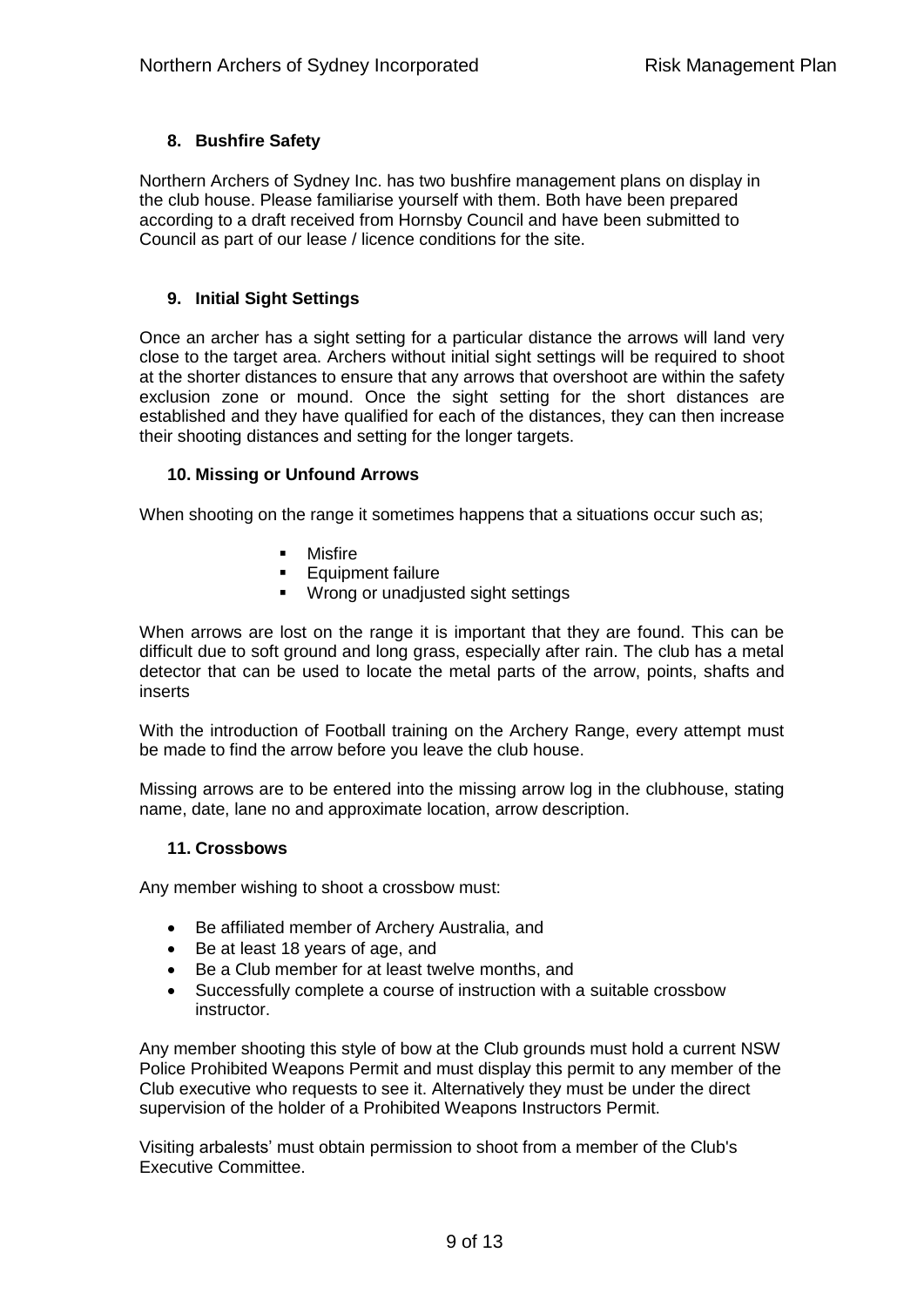Any arbalist wishing to transfer to Northern Archers Inc. must demonstrate to a current Instructor that he/she can shoot in a safe manner and has a working knowledge of the Archery Australia crossbow rules.

Crossbows must not be left unattended. If it is necessary to leave the crossbow unattended it must be put in a secure state.

#### **12. Monitor and Review**

Northern Archers of Sydney Inc. shall regularly monitor and review this document to ensure it is kept up to date and relevant to the risks identified in Appendix A Risk Identification & Assessment.

#### **13. Communication**

It is essential that all club members and participants in club programs at Northern Archers of Sydney Inc. are familiar with this document. A copy shall be kept in the club house and on the Club's website [www.northernarchers.com](http://www.northernarchers.com/)

Membership of archery clubs is constantly changing and as such all members should ensure that new members are introduced to the risk management policy, the Main range shooting policy and obligations as part of their introduction into club life.

New members should also be familiar with the Northern Archers of Sydney Inc. Members' Handbook which includes general safety and equipment safety issues relevant to ensuring that the club's archery activities are conducted safely at all times.

#### **14. Complaints / Concerns / Suggestions**

Please email the Club secretary at "secretary@northernarchers.com or speak to a member of the clubs committee.

Thank you

Secretary.

#### **References**

Archery Australia Inc. Board, Archery Australia Safety Guidelines, Jan 2011.

Archery Australia Inc. Board, Risk Management Resource for Clubs, Nov 2013.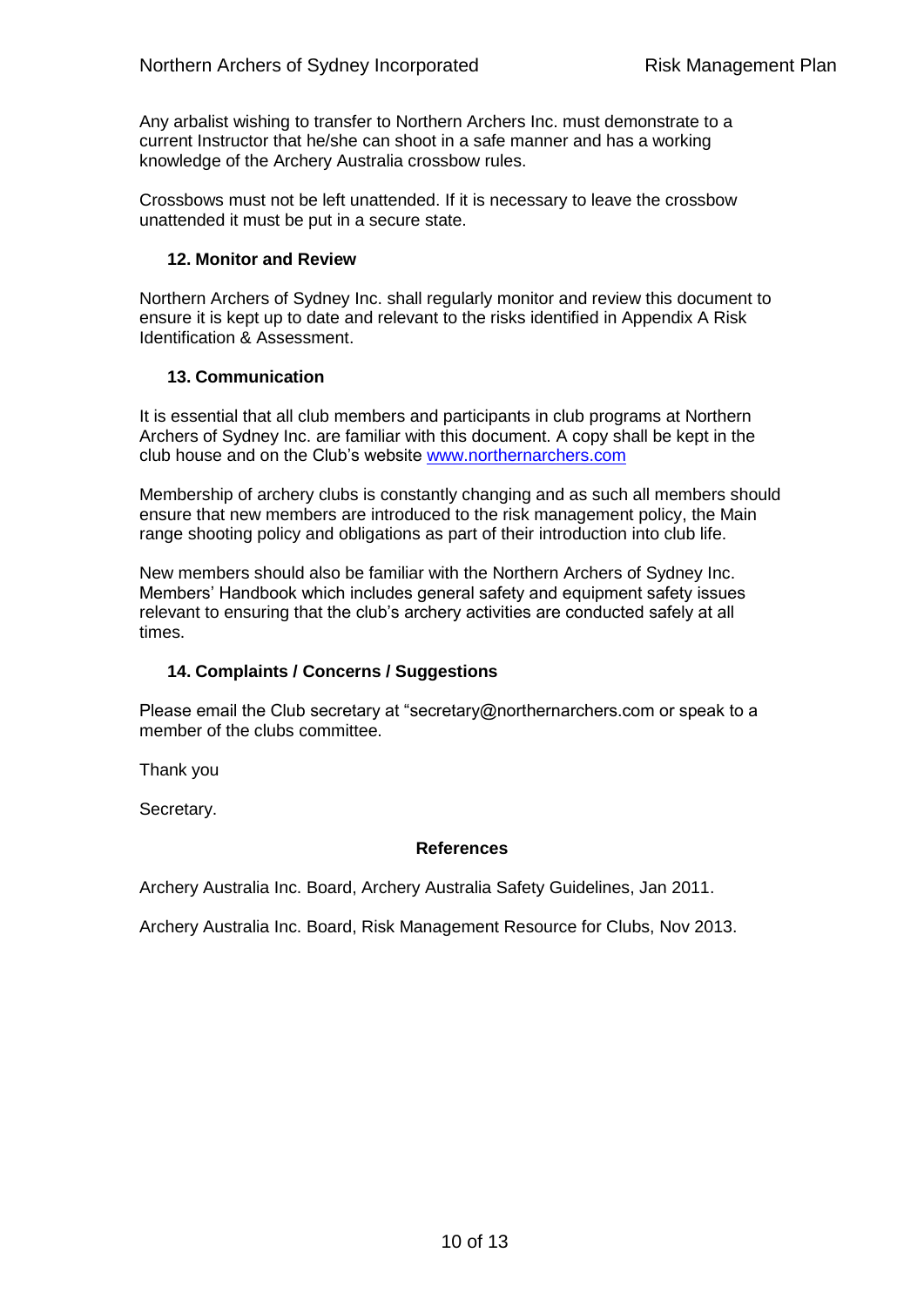## Northern Archers of Sydney Incorporated

Risk Management Plan<br>**Appendix A Risk Identification & Assessment** 

| <b>Risk</b> | <b>Risk Description</b>                     | <b>Risk</b>       | <b>Risk Mitigation Action</b>                                                        | <b>Risk</b>       |
|-------------|---------------------------------------------|-------------------|--------------------------------------------------------------------------------------|-------------------|
| No.         |                                             | <b>Assessment</b> |                                                                                      | <b>Assessment</b> |
|             |                                             |                   |                                                                                      | after Mitigation  |
| 1           | Unauthorised access to Field of Play during | <b>AMBER</b>      | The field layout shall be designed to                                                | <b>GREEN</b>      |
|             | shooting.                                   |                   | maximise the safety exclusion zone                                                   |                   |
|             |                                             | Possible/High     | around the targets as prescribed in                                                  | Unlikely/Low      |
|             |                                             |                   | Archery Australia Safety Guidelines, p 9-<br>12.                                     |                   |
|             |                                             |                   |                                                                                      |                   |
|             |                                             |                   | During controlled events, all archers will                                           |                   |
|             |                                             |                   | shoot from a common shooting line                                                    |                   |
|             |                                             |                   | separated by a minimum 10m from the                                                  |                   |
|             |                                             |                   | flight-path of arrows shot at the longer<br>distances. No archers, spectators or     |                   |
|             |                                             |                   | members of the public will be allowed                                                |                   |
|             |                                             |                   | within the Field of Play while shooting is in                                        |                   |
|             |                                             |                   | progress.                                                                            |                   |
|             |                                             |                   | During practice or social archery members                                            |                   |
|             |                                             |                   | are to be familiar with Club Safety                                                  |                   |
|             |                                             |                   | documentation and main range shooting<br>policy are expected to act within the       |                   |
|             |                                             |                   | framework of those documents.                                                        |                   |
|             |                                             |                   |                                                                                      |                   |
|             |                                             |                   | Caution signs and shooting flag will be<br>installed at the North western end of the |                   |
|             |                                             |                   | Field of Play.                                                                       |                   |
|             |                                             |                   |                                                                                      |                   |
|             |                                             |                   | Shooting is controlled by the DOS at all<br>times during controlled events. Shooting |                   |
|             |                                             |                   | shall stop immediately if a person or                                                |                   |
|             |                                             |                   | animal enters the Field of Play.                                                     |                   |
|             |                                             |                   |                                                                                      |                   |
|             |                                             |                   |                                                                                      |                   |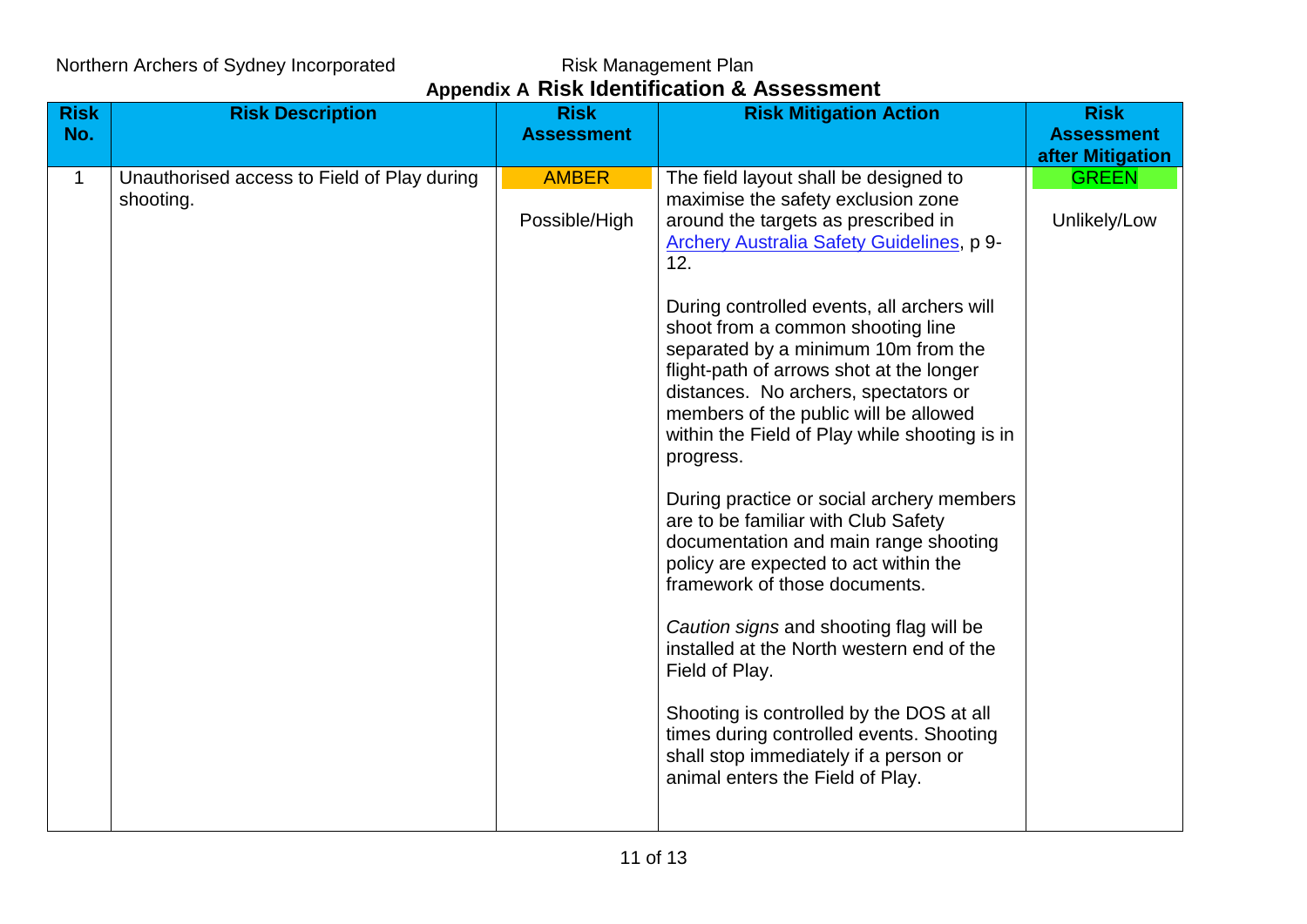| Northern Archers of Sydney Incorporated<br><b>Risk Management Plan</b> |                                           |                        |                                                                                   |                   |
|------------------------------------------------------------------------|-------------------------------------------|------------------------|-----------------------------------------------------------------------------------|-------------------|
| <b>Risk</b>                                                            | <b>Risk Description</b>                   | <b>Risk</b>            | <b>Risk Mitigation Action</b>                                                     | <b>Risk</b>       |
| No.                                                                    |                                           | <b>Assessment</b>      |                                                                                   | <b>Assessment</b> |
|                                                                        |                                           |                        |                                                                                   | after Mitigation  |
|                                                                        | Trespass into Beginners area from main    | <b>RED</b>             | Install 3 red plastic bollards with hazard                                        | <b>AMBER</b>      |
|                                                                        | range by archers whilst beginners area in |                        | tape between on the 65m line adjacent to                                          |                   |
|                                                                        | use – persons being hit with arrow.       | Likely/Extreme         | the beginners' area.                                                              | Unlikely/Extreme  |
| 2                                                                      | Arrows undershooting/overshooting target  | <b>AMBER</b>           | Initial sight setting shall be done on                                            | <b>GREEN</b>      |
|                                                                        | butts and Field of Play.                  |                        | shorter targets first. Officials will check                                       |                   |
|                                                                        |                                           | Likely/Low             | initial sight settings prior to first arrow.                                      | Possible/Low      |
|                                                                        |                                           |                        |                                                                                   |                   |
|                                                                        |                                           |                        | Double check sight settings when<br>changing distances.                           |                   |
|                                                                        |                                           |                        |                                                                                   |                   |
| 3                                                                      | <b>Missing or Unfound Arrows</b>          | <b>RED</b>             | 1) Locate arrow before you leave                                                  | <b>GREEN</b>      |
|                                                                        |                                           |                        | 2) If unfound note in missing arrow log                                           |                   |
|                                                                        |                                           | <b>Likely/Serious</b>  | in club house                                                                     | Likely/Low        |
|                                                                        |                                           |                        | 3) Archers are to advise the Secretary                                            |                   |
|                                                                        |                                           |                        | or DOS should an arrow be lost in                                                 |                   |
|                                                                        |                                           |                        | the field of play.                                                                |                   |
|                                                                        |                                           |                        | 4) All archers are to assist with finding                                         |                   |
|                                                                        |                                           |                        | any lost arrows. A metal detector is                                              |                   |
|                                                                        |                                           |                        | kept in the club house to help                                                    |                   |
|                                                                        |                                           |                        | locate lost arrows.                                                               |                   |
| $\overline{4}$                                                         | High Winds, Thunder and Lightning,        | <b>RED</b>             | The DOS will continually check shooting                                           | <b>GREEN</b>      |
|                                                                        | Bushfire.                                 | Lo<br>Possible/Extreme | conditions and will stop shooting if<br>conditions deteriorate to the extent that | Possible/Low      |
|                                                                        |                                           |                        | arrows might land outside the safety                                              |                   |
|                                                                        |                                           |                        | exclusion zone, or Archers safety is                                              |                   |
|                                                                        |                                           |                        | deemed to be at risk in accordance with                                           |                   |
|                                                                        |                                           |                        | AA policies.                                                                      |                   |
|                                                                        |                                           |                        |                                                                                   |                   |
|                                                                        |                                           |                        | Bushfire - Follow all instructions from                                           |                   |
|                                                                        |                                           |                        | Council staff, Police or Fire Brigades.                                           |                   |
|                                                                        |                                           |                        | Bush fire risk management plans in                                                |                   |
|                                                                        |                                           |                        | clubhouse. Get out early if smoke in air.                                         |                   |